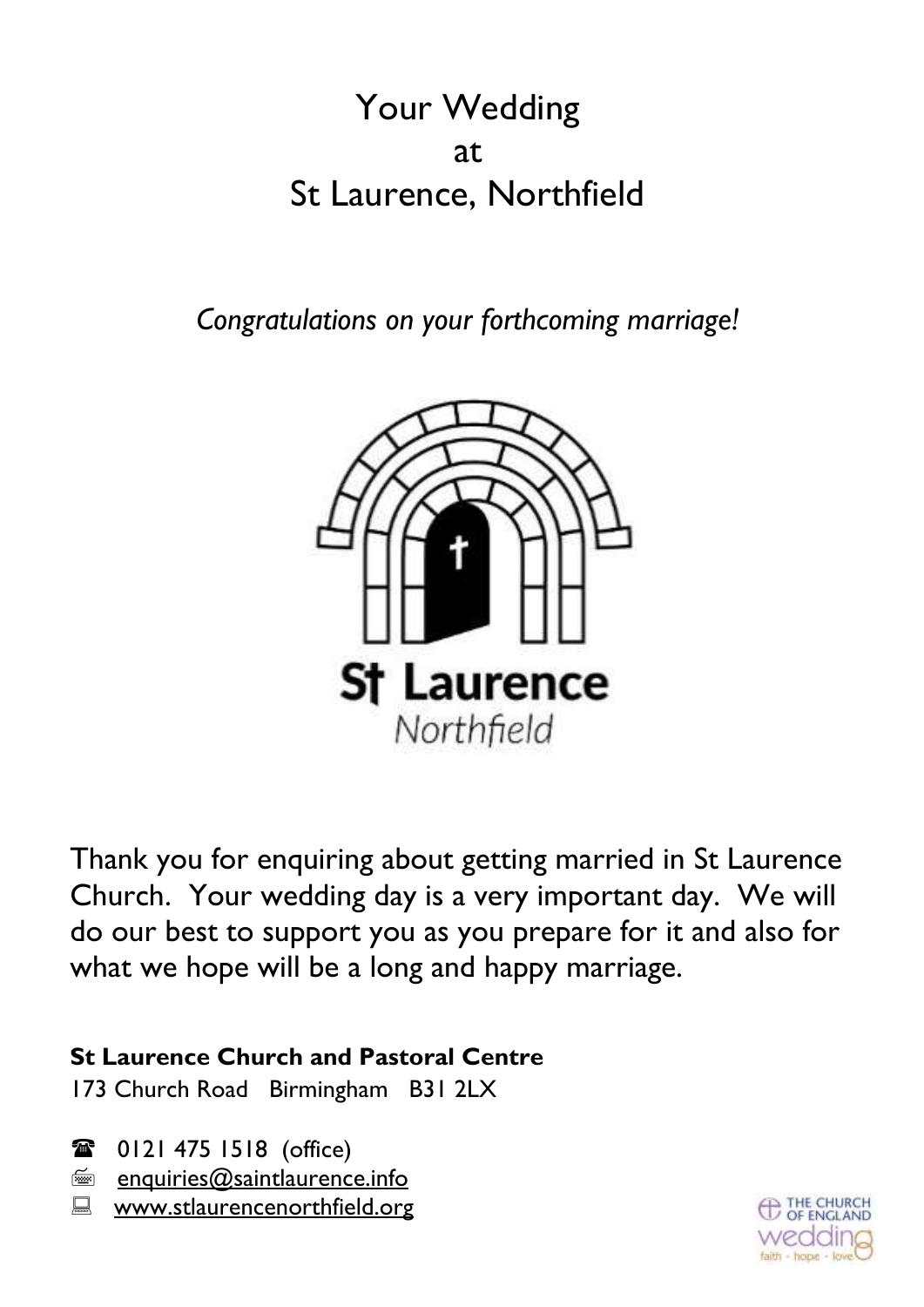# **What's so special about marriage?**

Marriage is a very ancient idea. The Bible suggests it goes right back to Adam and Eve, who were 'made for each other' *(Genesis 2)*. Jesus' teaching on marriage, as exclusive, unbreakable and forging a new family unit, drew on this original blueprint. And Jesus loved a good wedding: he turned water into wine at a wedding reception *(John 2)*, his first recorded miracle. Even today, marriage exists in practically every country and culture on earth.

So marriage has always been part of God's good plan for us. And no wonder! A good marriage is healthy, freeing and life-giving.

Christians believe that marriage is a gift from God. There is something in a public commitment of this magnitude that has a spiritual element to it, and which can transform a relationship to a new and deeper level.

God intended marriage to offer the right place to grow in love and support for each other, fulfil our sexuality and provide a stable and secure environment for bringing up children. Marriage can change us for the better, and as we change, our marriage grows along with us.

In the marriage ceremony, a couple makes a public declaration of lifelong commitment to love each other. A commitment, by its nature, is a challenge. Saying 'I will' to those vows obliges you to forgive and be forgiven. It will be tough at times! So marriage is a risk, but a risk worth taking. There's plenty of evidence to show married couples are more likely to be healthy, wealthy and wise.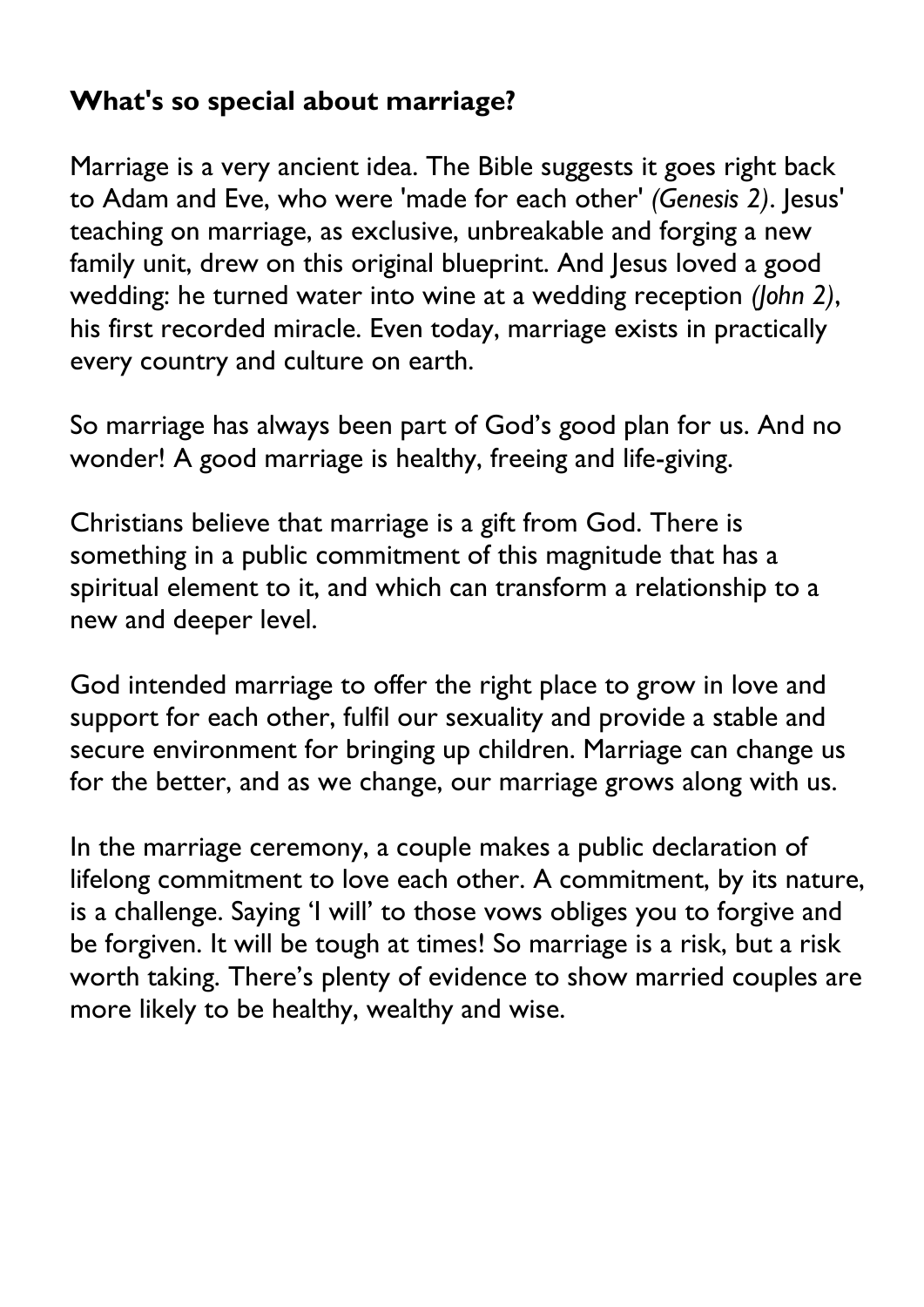The marriage service is both an act of worship and a legal ceremony. We want you to enjoy the service but we also have to make sure that the legal requirements are fulfilled.

# **Legal Requirements**

- **1. Age** You must be 18 or over (or 16+ with parents' consent though this is in the process of being withdrawn.
- **2. One of you lives in the parish or has a qualifying connection with the church/parish** (see list below.)

To check which is your parish church simply put your post-code into a [www.achurchnearyou.](about:blank) We are the Parish of Northfield.

|                                                                                                                                     | Groom | <b>Bride</b> |
|-------------------------------------------------------------------------------------------------------------------------------------|-------|--------------|
| I live in the Parish of Northfield                                                                                                  |       |              |
| (Whilst St Bartholomew Church is closed)                                                                                            |       |              |
| I live in the Parish of Allens Cross                                                                                                |       |              |
| I am / will be on the Church Electoral Roll (requires 6 months of<br>regular worship commencing at least 8 months prior to wedding) |       |              |
| I was Baptized in St Laurence church.                                                                                               |       |              |
| I was Confirmed in/from this parish.                                                                                                |       |              |
| I have lived at some stage for at least 6 months in this parish.                                                                    |       |              |
| I have regularly attended worship for at least 6 months at St<br>Laurence Church.                                                   |       |              |
| I have attended St Laurence School for at least one year.                                                                           |       |              |
| One of my Parents has during my lifetime lived in the parish for at<br>least 6 months.                                              |       |              |
| One of my Parents has at sometime during my lifetime, regularly<br>attended worship in the parish for at least 6 months.            |       |              |
| My Parents or Grandparents were married in the parish                                                                               |       |              |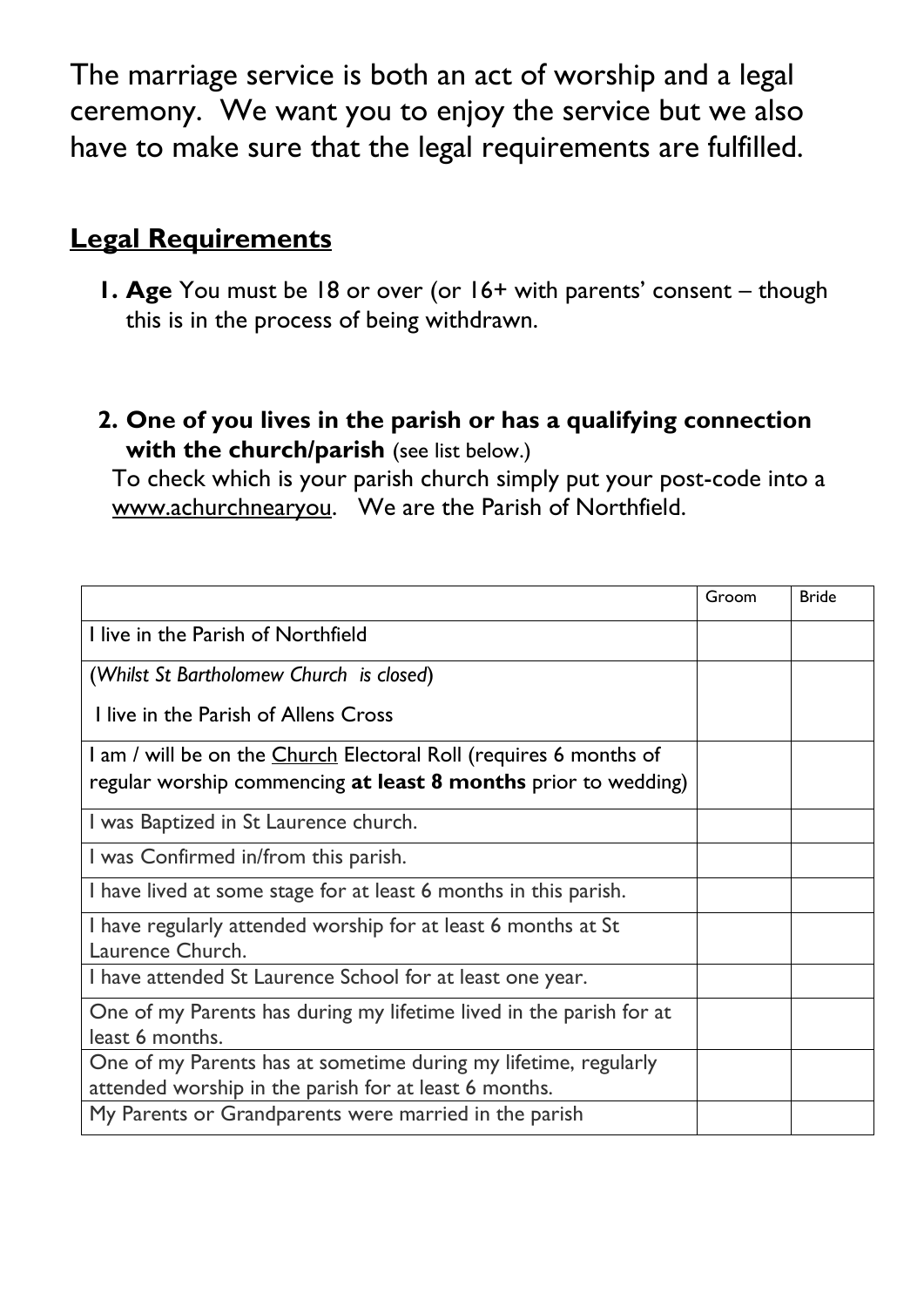## **Preliminaries…**

Before a wedding can take place there is a legal requirement for eligibility checks to be made. In the Church of England this is normally done by "banns." These are read in St Laurence's 3 times during the 3 months prior to your wedding. **You will also need to have your banns called in any other parish in which you are resident.** 

Use [www.achurchnearyou](about:blank) to check which is your Parish Church and contact them at least 3 months before your wedding day.

There are several alternatives to banns and these are required in certain situations e.g. if you are not a British.

## **Nationality**

Although anyone of any nationality can be married in the Church of England, you have to demonstrate your nationality by showing us your passport. If you do not have a passport, we will need to see your birth certificate (and possibly those of your parents.)

**If you are not a British citizen it is complicated please read [https://www.yourchurchwedding.org/article/information-for-foreign](about:blank)[nationals/](about:blank) for further information or talk to one of the clergy.** Instead of banns you may need to obtain a Superintendent Registrar's certificate from the local Registry Office.

#### **What if we are a same-sex couple.**

Although same-sex marriage legislation is now in force in civil law, sadly it is still not legally possible for same-sex couples to marry in the Church of England.

#### **What if I have been married before and my previous partner is still alive..?**

The church wishes you a lifetime of love that grows within God's protection. But, we recognise that some marriages do fail, for all sorts of sad and painful reasons**.** There may be a way forward for you to remarry in a church, but you should talk to the clergy about this. The clergy will want to talk frankly about your past, and hopes for the future, and will then be able to advise you. Even if it is not possible to have a marriage service, we can offer a service of prayer and dedication after a civil wedding. For further information see [https://www.churchofengland.org/media/1162432/leafletforenquirers.pdf](about:blank)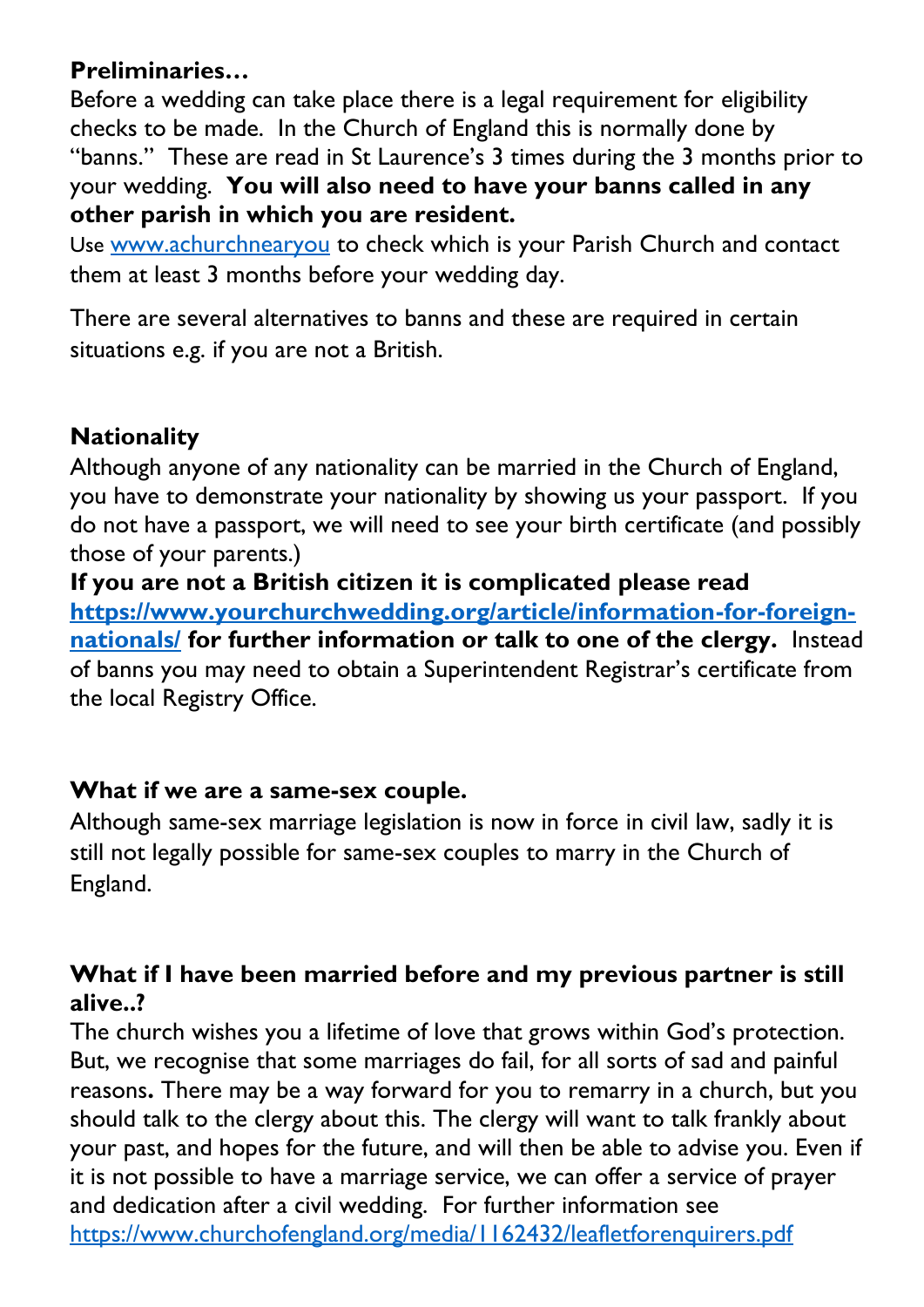## **How much does it cost?**



A table of fees is published towards the end of each year. The fees are normally increased by the rate of inflation on  $I<sup>st</sup>$  January each year. We ask you to pay a non-refundable deposit of £100 on booking your wedding and all fees must be paid at least a month prior to your wedding. Should you cancel within a month of the wedding

then 50% of the total cost will be refunded. Fees should be paid by BACS and details are on the back page

#### **Music**



Normally organ music is played as you enter and leave the church, accompanies any hymns (normally 2 or 3) and there is music during the signing of the register.

The church acoustics suit organ music rather than recorded music, however it may be possible to use CD's or music on USB sticks - you will need to show it has been legally downloaded.

#### **Bells**



The church has a peal of 10 bells and the ringers are always delighted to ring for about 20 minutes as you leave the church. Please remember to book them in good time; at least 3 months prior to the wedding day. There is an additional charge for this.

#### **Flowers and Decorations**



We may be able to provide silk flowers at a modest cost.

If you wish bring your own flowers/flower arrangers into church this can be arranged. There may be a small additional charge if we need to open the church especially for this.

We do not normally permit any other decorations for weddings.

## **Orders of Service**



Most couples like to have an Order of Service. We welcome this and will help you produce this. It is vital that it is checked with the priest who is taking your service prior to printing. This is for copyright and legal reasons.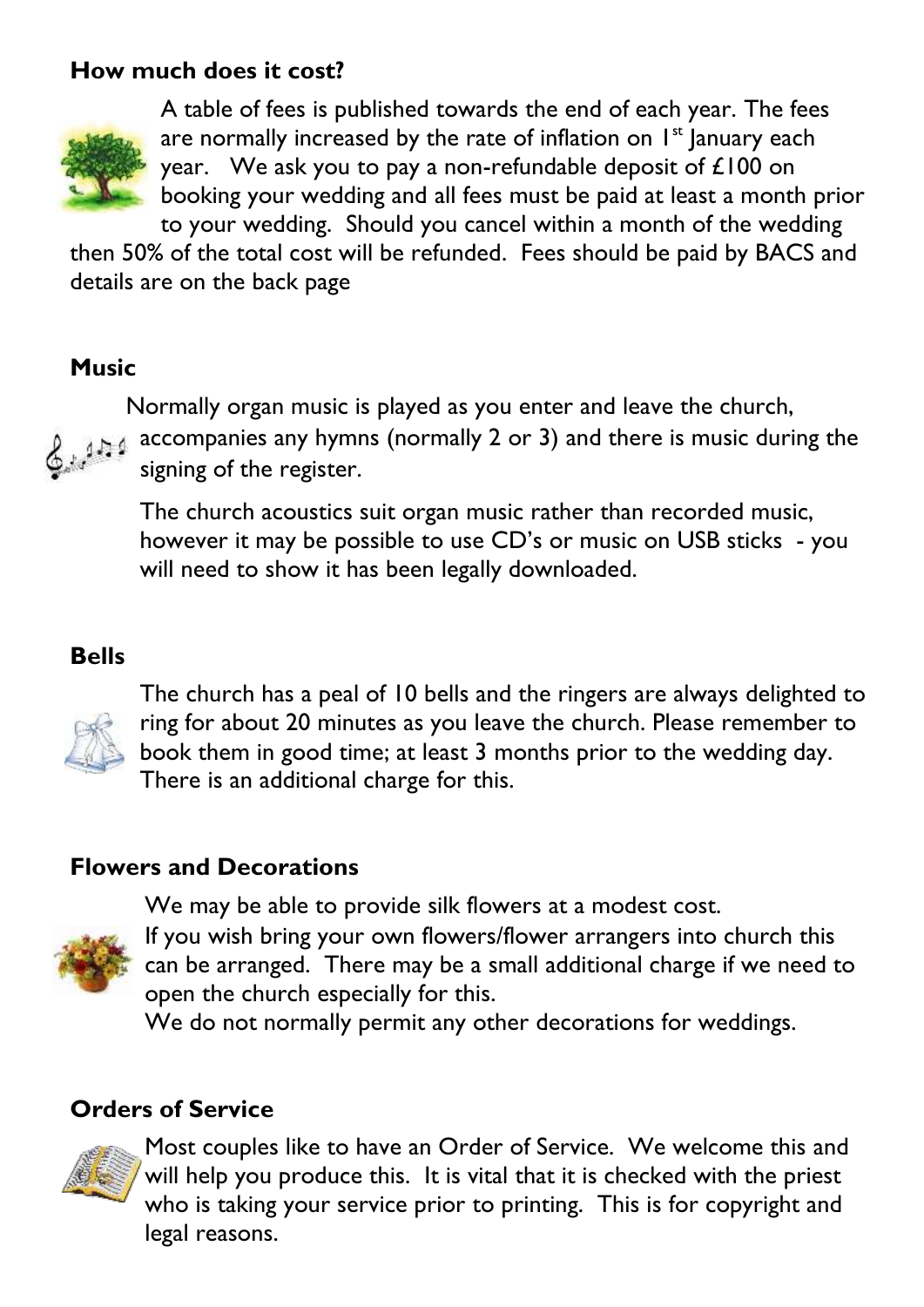#### **Photographs and Videos**



Your wedding day is a special day and we are pleased to allow the service to be videoed and official photographs be taken. The person(s) doing this should consult with the clergy/verger prior to

the service about where to stand and when photographs should be taken. Experience has taught us that the following 'rules' ensure that photography and filming do not intrude on the service and photographers are not rushed: -

- Bride arrives 10 minutes before the start of the service
- Photographers must stand near the back. Any cameras in the chancel (beyond the step) must be remotely operated.
- Cameras MUST have the 'click' on the silent or near silent setting.
- Flash is not permitted during the service.
- Movement of cameras/staff is limited to during the hymns
- Use of booms is not permitted
- Signing of the register is done in church

Videoing the wedding changes it from being a "service" to a "performance" which involves extra costs. If there is an organist or choir present, they are entitled to increased fees. Also, there may be copyright issues for the music played during the service. If you have a professional videographer, it is likely they will know how to organise their own copyright cover. **We will need to see a copy of the licence at least a month prior to your wedding.** If it is a friend or relative doing the filming then they will need to obtain a licence. *https://www.prsformusic.com/licences/releasing-music-products/limited-manufacture* If the photographer or videographer are not familiar with the church they are welcome to visit beforehand.

#### **What to wear**



There are no rules about what to wear but during the service you will kneel down for the blessing, so do practice this when choosing your clothes. The floor can be slippery so ensure soles are 'scuffed in' and your shoes are comfortable.

## **Disability issues**

The church has one very small step down into it but this is manageable by most wheel chairs. There is a hearing loop in the main part of the church. There is a toilet with nappy changer but it is up two steps. There is one step access to if from the outside. If necessary we can arrange to open the toilets in the Pastoral Centre which have wheelchair access.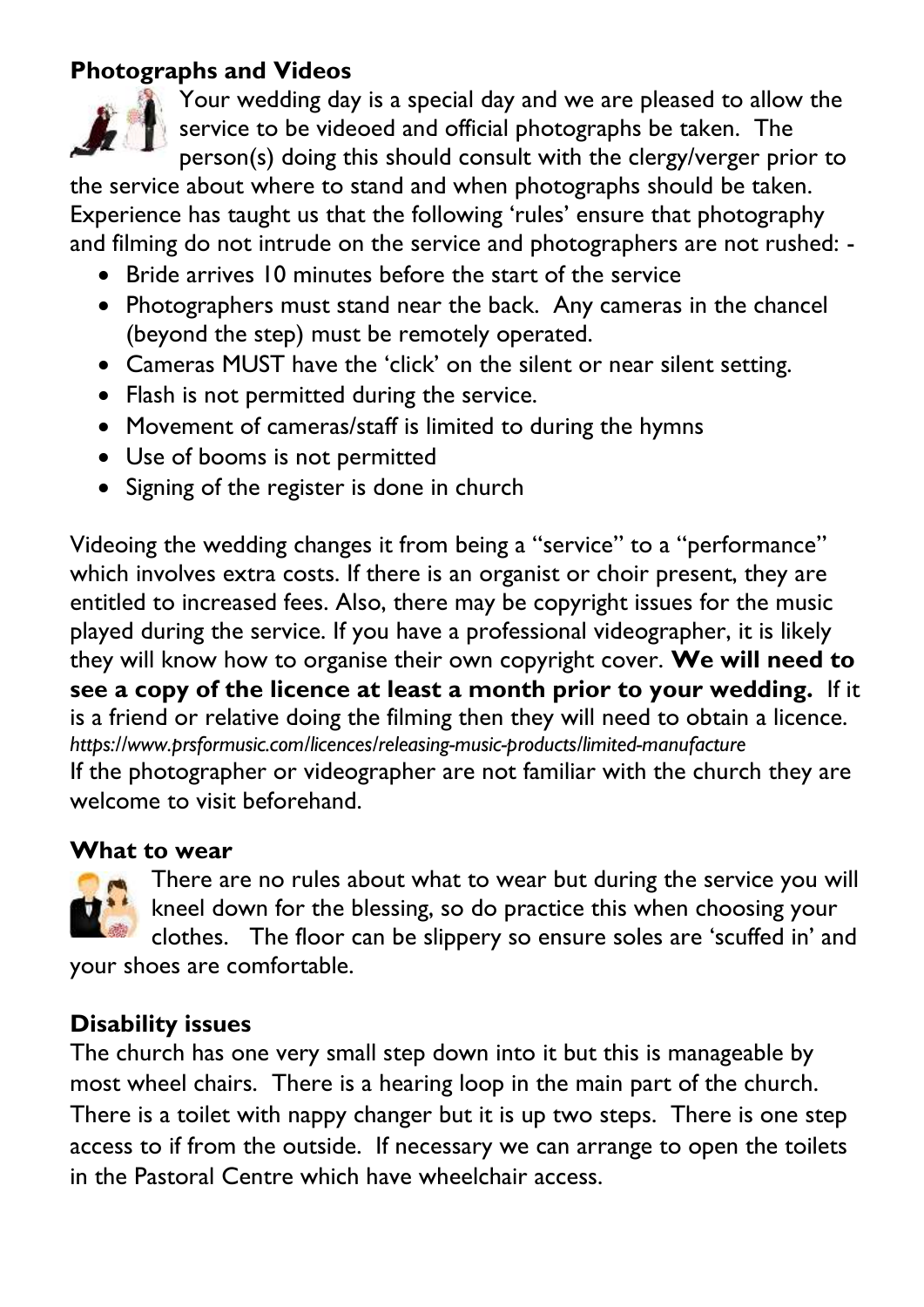#### **Receptions**



The Pastoral Centre may also be hired for the reception at a very modest cost and we have had some lovely receptions in it.

## **The bride is traditionally late….**



Please try to avoid this and allow time for traffic and photographs before the service. There is sometimes traffic congestion around the church so please allow time for this. It may be traditional for the 'bride' to be late but there are many people involved behind the scenes at a wedding blessing who may be inconvenienced or even have to leave for other commitments if the service does not start on time. Additional charges may be made in extreme circumstances. We recommend that the Groom and Ushers arrive 30 minutes before the service and the bridesmaids and page boys arrive 15 minutes early and the bride 10 minutes early to allow for photographs.

## **Arriving and Departing**

The bridal party normally arrives at the Lychgate. Please ensure that any cars do not cause congestion at the junction. It is a good idea for any company you use to check the access before you agree to any contract. It can be tricky to get long vehicles e.g. stretch limousines or double-decker buses around the corner by the church. After the service it is best to leave by the small gate on Rectory Road. This is much safer and there is usually room for wedding-cars to park by it.

#### **Parking**

There is normally some parking space in the Pastoral Centre carpark. The address is 173 Church Road, Northfield B31 2LX. Please warn guests of the one-way system and to allow time for parking especially if you have a lot of guests.

#### **Confetti….**



Petal confetti is fine but sadly paper confetti clogs up the grasscutting machinery and can upset loved ones of those buried in the churchyard so we ask that you don't throw it in the churchyard. However, once you are through the little gate onto Rectory Road it is fine to throw it there. Please put a note about this on your Order of Service.